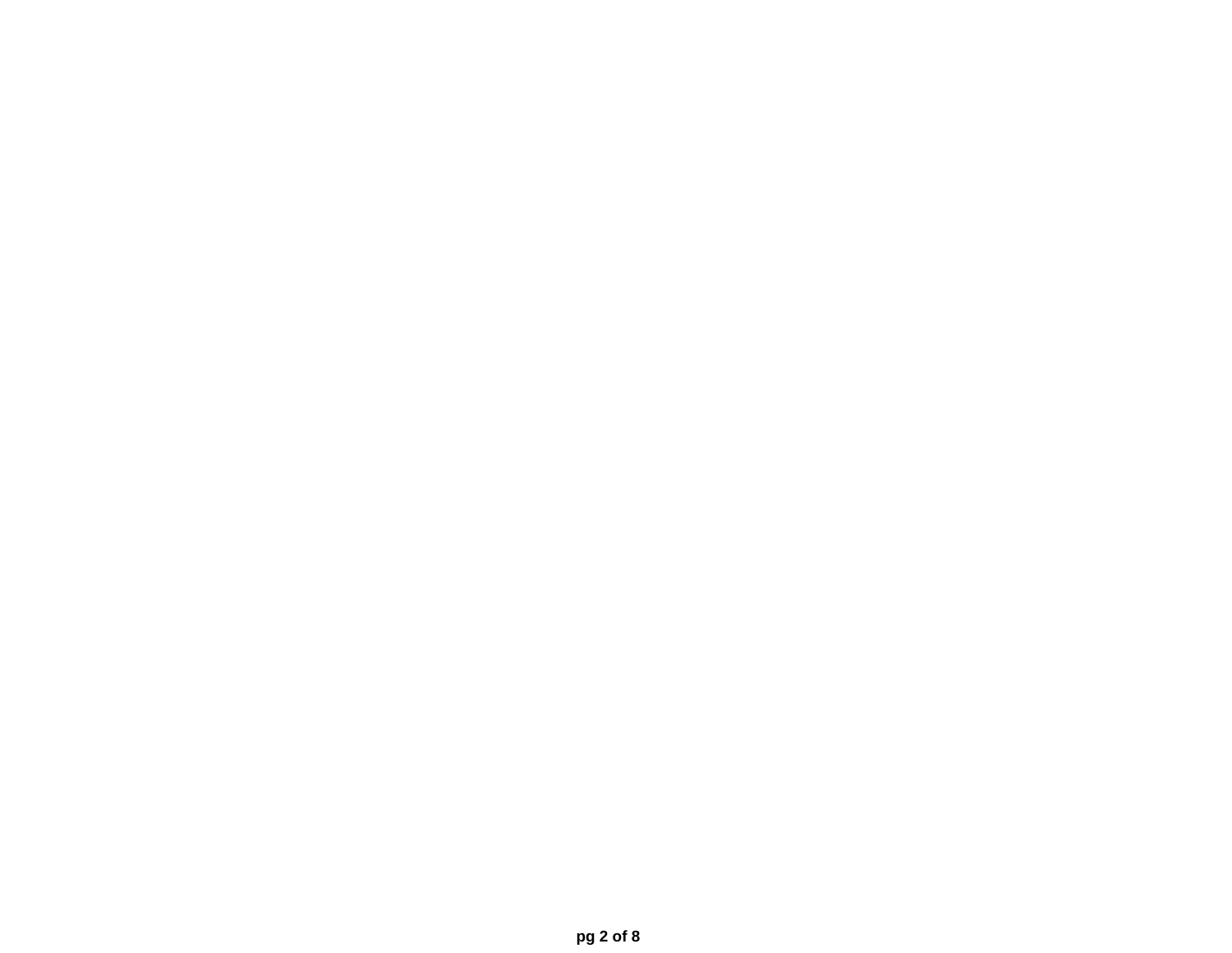| <b>ROUTE</b> | <b>START</b><br>$MP$ | <b>END</b><br>MP | <b>COMMON NAME</b>                        | <b>DELAY</b>                               | <b>CATEGORY</b>   | <b>AFFECTED</b><br><b>LANES</b>   | <b>COMMENTS</b>                                                                                                         |
|--------------|----------------------|------------------|-------------------------------------------|--------------------------------------------|-------------------|-----------------------------------|-------------------------------------------------------------------------------------------------------------------------|
| $I-5$        | 304                  | 304              | @ Killingsworth                           | Estimated delay of 20<br>minutes - 2 hours | Crash/Hazard      |                                   | A crash has occurred, use<br>caution. Updated.                                                                          |
| $I-84$       | $\overline{2}$       | $\overline{2}$   | Int w/ 33rd Ave                           | Estimated delay under 20<br>minutes        | Information       |                                   | This is a test for $<$ 20 min<br>impact                                                                                 |
| $I-84$       | 216                  | 216              | 7 Mi E of Pendleton                       | Informational only                         | Weather<br>Impact |                                   | Winds have prompted<br>ODOT to warn drivers of<br>high profile vehicles MP216-<br>228.                                  |
| $I-84$       | 216                  | 216              | 7 Mi E of Pendleton                       | Informational only                         | Weather<br>Impact |                                   | Winds have prompted<br>ODOT to warn drivers of<br>high profile vehicles MP228-<br>216.                                  |
| $I-84$       | 216                  | 216              | 7 Mi E of Pendleton                       | Informational only                         | Weather<br>Impact |                                   | Winds have prompted<br>ODOT to warn drivers of<br>high profile vehicles MP216-<br>228.                                  |
| $I-84$       | 216                  | 216              | 7 Mi E of Pendleton                       | Informational only                         | Weather<br>Impact |                                   | Winds have prompted<br>ODOT to warn drivers of<br>high profile vehicles MP216-<br>228.                                  |
| $I-84$       | 216                  | 216              | 7 Mi E of Pendleton                       | Informational only                         | Weather<br>Impact |                                   | Winds have prompted<br>ODOT to warn drivers of<br>high profile vehicles MP228-<br>216.                                  |
| $I-84$       | 228                  | 228              | 19 Mi E of Pendleton   Informational only |                                            | Weather<br>Impact |                                   | Winds have prompted<br>ODOT to warn drivers of<br>high profile vehicles MP228-<br>216.                                  |
| $I-84$       | 228                  | 228              | 19 Mi E of Pendleton   Informational only |                                            | Weather<br>Impact |                                   | Winds have prompted<br>ODOT to warn drivers of<br>high profile vehicles.                                                |
| <b>US20</b>  | 45                   | 45               | @ Kings Valley Hwy<br>OR223               | Closure                                    |                   | Crash/Hazard Eastbound 2 Lane(s)  | A crash has occurred, use<br>an alternate route.                                                                        |
| <b>US20</b>  | 45                   | 45               | @ Kings Valley Hwy<br>OR223               | Closure                                    |                   | Crash/Hazard Eastbound 1 Lane(s)  | A crash has occurred. use<br>an alternate route.                                                                        |
| <b>US20</b>  | 50                   | 55               | @ Alsea Hwy OR34                          | Estimated delay under 20<br>minutes        | Information       | Eastbound 1 Lane(s)               | This is a test for $<$ 20 min<br>impact                                                                                 |
| <b>US97</b>  | 50                   | 50               | 6 Mi N of Shaniko                         | Estimated delay under 20<br>minutes        |                   | Crash/Hazard Southbound 1 Lane(s) | TEST***                                                                                                                 |
| <b>US101</b> | 23                   | 23               | 2 Mi S of Seaside                         | Informational only                         | Weather<br>Impact |                                   | Watch out for rising water<br>near Seaside. ODOT has<br>posted signs on the<br>roadway near the high water<br>location. |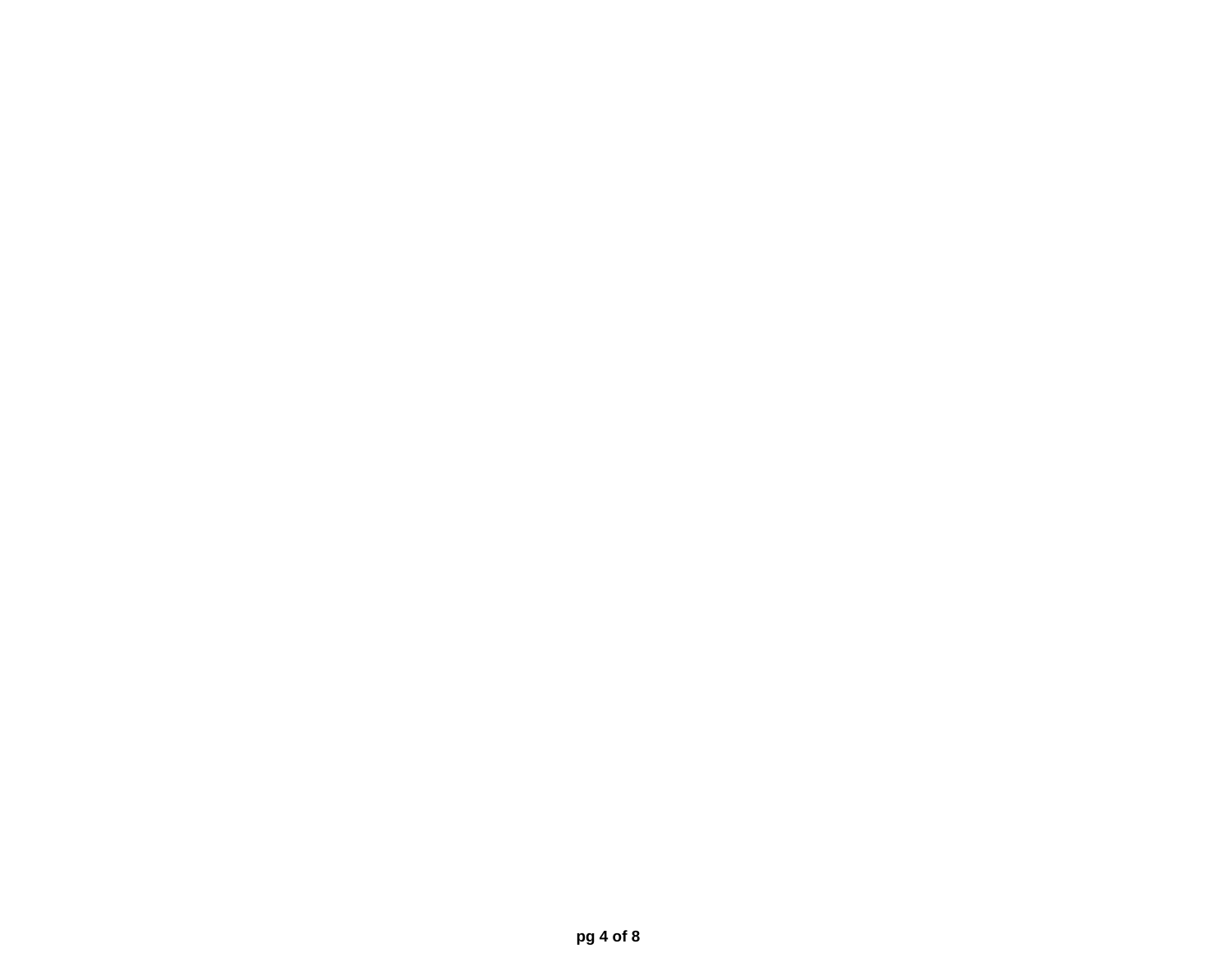| <b>ROUTE</b>  | <b>START</b><br><b>MP</b> | <b>END</b><br><b>MP</b> | <b>COMMON NAME</b>                   | <b>DELAY</b>                             | <b>CATEGORY</b>   | <b>AFFECTED</b><br><b>LANES</b> | <b>COMMENTS</b>                                                                                                                                                   |
|---------------|---------------------------|-------------------------|--------------------------------------|------------------------------------------|-------------------|---------------------------------|-------------------------------------------------------------------------------------------------------------------------------------------------------------------|
| <b>US101</b>  | 23                        | 23                      | 2 Mi S of Seaside                    | Informational only                       | Weather<br>Impact |                                 | Watch out for rising water<br>near Seaside. ODOT has<br>posted signs on the<br>roadway near the high water<br>location.                                           |
| <b>US101</b>  | 23                        | 23                      | 2 Mi S of Seaside                    | Informational only                       | Weather<br>Impact |                                 | High water near Seaside<br>has receded MP22.5-25.0.                                                                                                               |
| <b>US101</b>  | 141                       | 141                     | Newport                              | Informational only                       | Weather<br>Impact |                                 | Winds have prompted<br>ODOT to warn drivers that<br>Yaquina Bay Bridge may<br>close to high profile<br>vehicles.                                                  |
| <b>US101</b>  | 300                       | 300                     | Port Orford                          | Informational only                       | Weather<br>Impact |                                 | Manual Override: Beacon<br><b>ON</b>                                                                                                                              |
| <b>US101</b>  | 300                       | 300                     | Port Orford                          | Informational only                       | Weather<br>Impact |                                 | The Port Orford to Gold<br>Beach area is experiencing<br>high winds creating<br>hazardous driving<br>conditions for high profile<br>vehicles. Drive with caution. |
| ORE34         | 25                        | 30                      | 15 Mi W of Alsea                     | Estimated delay of 2<br>hours or greater | Information       | Westbound                       | This is a test for $> 2$ hrs<br>impact                                                                                                                            |
| <b>ORE126</b> | 3                         | 3                       | Cushman                              | Informational only                       | Weather<br>Impact |                                 | Watch out for rising water<br>near Cushman. ODOT has<br>posted signs on the<br>roadway near the high water<br>location MP3.                                       |
| <b>ORE140</b> | 22                        | 22                      | 22 Mi E of @ Crater<br>Lake Hwy OR62 | Informational only                       | Weather<br>Impact |                                 | Watch out for icing<br>conditions near Lake of the<br>Woods. ODOT has posted<br>signs on the roadway<br>nearby.                                                   |
| <b>ORE140</b> | 22                        | 22                      | 22 Mi E of @ Crater<br>Lake Hwy OR62 | Informational only                       | Weather<br>Impact |                                 | Watch out for icing<br>conditions near Lake of the<br>Woods. ODOT has posted<br>signs on the roadway<br>nearby.                                                   |
| <b>ORE205</b> | 25                        | 25                      | Hwy OR78                             | 25 Mi S of @ Steens No to Minimum Delay  | Crash/Hazard      |                                 | This is a test. A crash has<br>occurred causing no to<br>minimum delays. Use<br>caution.                                                                          |